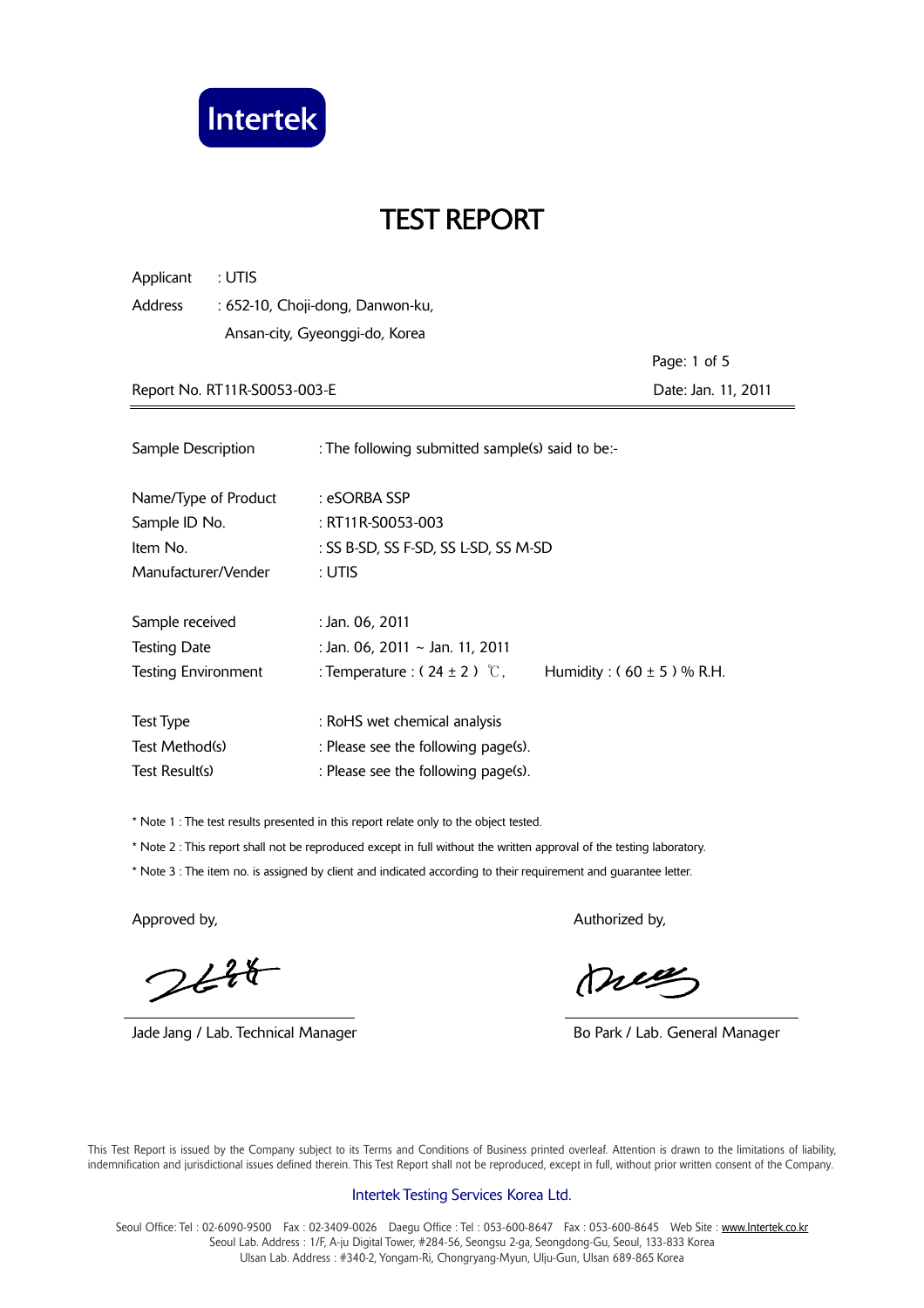

Report No. RT11R-S0053-003-E Date: Jan. 11, 2011

Page: 2 of 5

Sample ID No. : RT11R-S0053-003 Sample Description : eSORBA SSP

| <b>Test Item</b>                                           | Unit  | <b>Test Method</b>                                                                                                                                                                       | <b>MDL</b>     | Result |
|------------------------------------------------------------|-------|------------------------------------------------------------------------------------------------------------------------------------------------------------------------------------------|----------------|--------|
| Cadmium (Cd)                                               | mg/kg | With reference to                                                                                                                                                                        | 0.5            | N.D.   |
| Lead (Pb)                                                  | mg/kg | IEC 62321 Edition 1.0 : 2008,<br>by acid digestion and<br>determined by ICP-OES                                                                                                          | 5              | N.D.   |
| Mercury (Hg)                                               | mg/kg |                                                                                                                                                                                          | $\overline{2}$ | N.D.   |
| Hexavalent Chromium (Cr <sup>6+</sup> )<br>(For non-metal) | mg/kg | With reference to<br>IEC 62321 Edition 1.0: 2008,<br>by alkaline digestion and<br>determined by UV-VIS<br>Spectrophotometer                                                              | 1              | N.D.   |
| Polybrominated Biphenyl (PBBs)                             |       |                                                                                                                                                                                          |                |        |
| Monobromobiphenyl                                          | mg/kg | With reference to<br>IEC 62321 Edition 1.0: 2008,<br>by solvent extraction and<br>determined by GC/MS                                                                                    | 5              | N.D.   |
| Dibromobiphenyl                                            | mg/kg |                                                                                                                                                                                          | 5              | N.D.   |
| Tribromobiphenyl                                           | mg/kg |                                                                                                                                                                                          | 5              | N.D.   |
| Tetrabromobiphenyl                                         | mg/kg |                                                                                                                                                                                          | 5              | N.D.   |
| Pentabromobiphenyl                                         | mg/kg |                                                                                                                                                                                          | 5              | N.D.   |
| Hexabromobiphenyl                                          | mg/kg |                                                                                                                                                                                          | 5              | N.D.   |
| Heptabromobiphenyl                                         | mg/kg |                                                                                                                                                                                          | 5              | N.D.   |
| Octabromobiphenyl                                          | mg/kg |                                                                                                                                                                                          | 5              | N.D.   |
| Nonabromobiphenyl                                          | mg/kg |                                                                                                                                                                                          | 5              | N.D.   |
| Decabromobiphenyl                                          | mg/kg |                                                                                                                                                                                          | 5              | N.D.   |
| Polybrominated Diphenyl Ether (PBDEs)                      |       |                                                                                                                                                                                          |                |        |
| Monobromodiphenyl ether                                    | mg/kg |                                                                                                                                                                                          | 5              | N.D.   |
| Dibromodiphenyl ether                                      | mg/kg | 5<br>5<br>$\overline{5}$<br>With reference to<br>$\overline{5}$<br>IEC 62321 Edition 1.0 : 2008,<br>$\overline{5}$<br>by solvent extraction and<br>determined by GC/MS<br>$\overline{5}$ |                | N.D.   |
| Tribromodiphenyl ether                                     | mg/kg |                                                                                                                                                                                          |                | N.D.   |
| Tetrabromodiphenyl ether                                   | mg/kg |                                                                                                                                                                                          |                | N.D.   |
| Pentabromodiphenyl ether                                   | mg/kg |                                                                                                                                                                                          |                | N.D.   |
| Hexabromodiphenyl ether                                    | mg/kg |                                                                                                                                                                                          |                | N.D.   |
| Heptabromodiphenyl ether                                   | mg/kg |                                                                                                                                                                                          |                | N.D.   |
| Octabromodiphenyl ether                                    | mg/kg |                                                                                                                                                                                          | $\overline{5}$ | N.D.   |
| Nonabromodiphenyl ether                                    | mg/kg | $\overline{5}$<br>$\overline{5}$                                                                                                                                                         | N.D.           |        |
| Decabromodiphenyl ether                                    | mg/kg |                                                                                                                                                                                          | N.D.           |        |

Tested by : Nikkie Lee, Leo Kim, Ellen Jung, Jessica Kang

Notes :  $mg/kg = ppm = parts per million$  $\leq$  = Less than  $N.D. = Not detected ( **MDL**)$ MDL = Method detection limit

 This Test Report is issued by the Company subject to its Terms and Conditions of Business printed overleaf. Attention is drawn to the limitations of liability, indemnification and jurisdictional issues defined therein. This Test Report shall not be reproduced, except in full, without prior written consent of the Company.

#### Intertek Testing Services Korea Ltd.

Seoul Office: Tel: 02-6090-9500 Fax: 02-3409-0026 Daegu Office: Tel: 053-600-8647 Fax: 053-600-8645 Web Site: www.Intertek.co.kr Seoul Lab. Address : 1/F, A-ju Digital Tower, #284-56, Seongsu 2-ga, Seongdong-Gu, Seoul, 133-833 Korea Ulsan Lab. Address : #340-2, Yongam-Ri, Chongryang-Myun, Ulju-Gun, Ulsan 689-865 Korea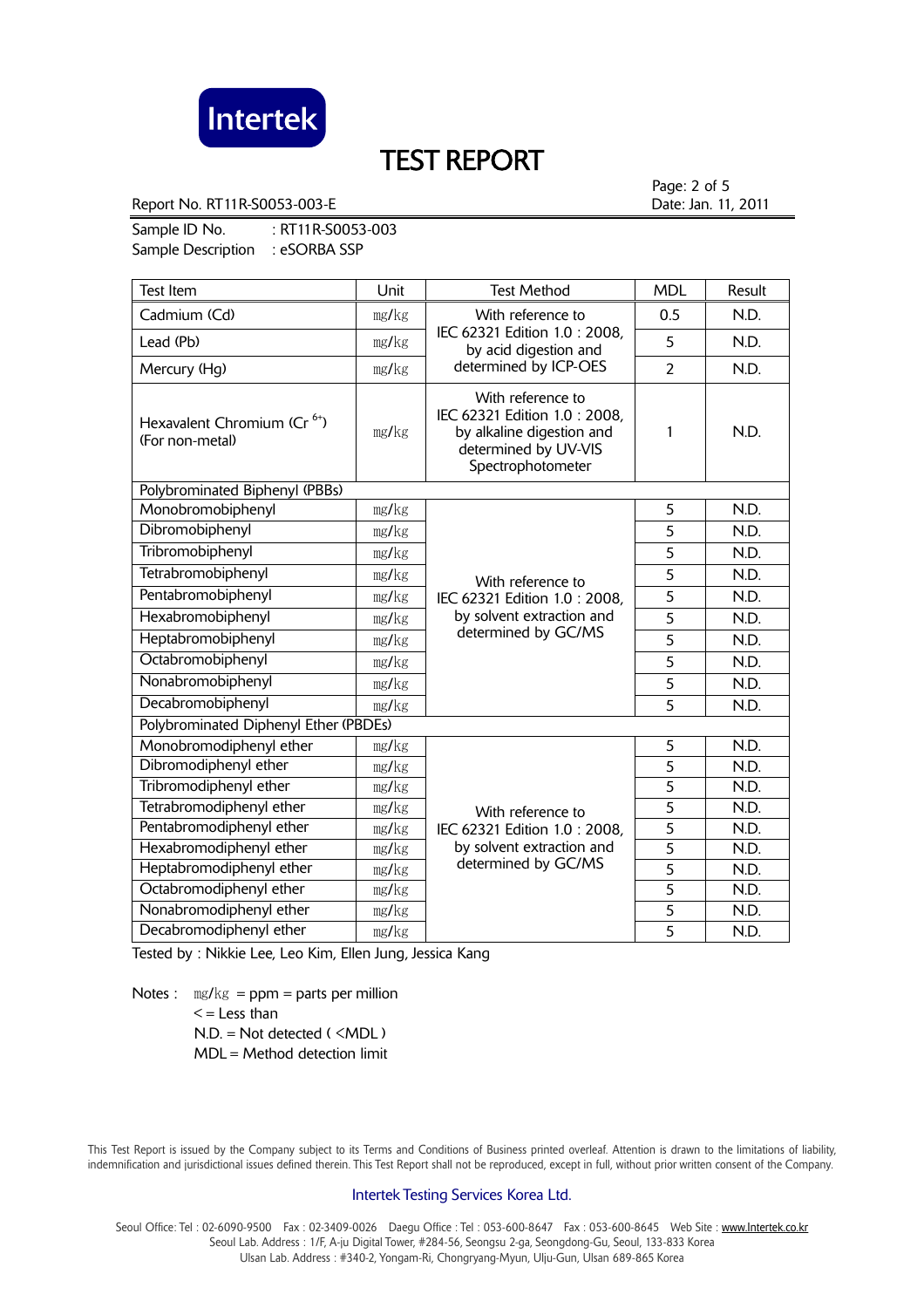

Report No. RT11R-S0053-003-E Date: Jan. 11, 2011

Page: 3 of 5

Sample ID No. : RT11R-S0053-003 Sample Description : eSORBA SSP

| Test Item     | Unit  | <b>Test Method</b>                                                                    | <b>MDL</b> | Result |
|---------------|-------|---------------------------------------------------------------------------------------|------------|--------|
| Bromine (Br)  | mg/kg | With reference to EN 14582,<br>by oxygen combustion with<br>bomb and determined by IC | 30         | N.D.   |
| Chlorine (Cl) | mg/kg | With reference to EN 14582,<br>by oxygen combustion with<br>bomb and determined by IC | 30         | N.D.   |
| Fluorine (F)  | mg/kg | With reference to EN 14582,<br>by oxygen combustion with<br>bomb and determined by IC | 30         | N.D.   |
| lodine (l)    | mg/kg | With reference to EN 14582,<br>by oxygen combustion with<br>bomb and determined by IC | 30         | N.D.   |

Tested by : Nikkie Lee

Notes :  $mg/kg = ppm = parts per million$  $\leq$  = Less than N.D. = Not detected ( <MDL ) MDL = Method detection limit

\* View of sample as received;-



 This Test Report is issued by the Company subject to its Terms and Conditions of Business printed overleaf. Attention is drawn to the limitations of liability, indemnification and jurisdictional issues defined therein. This Test Report shall not be reproduced, except in full, without prior written consent of the Company.

#### Intertek Testing Services Korea Ltd.

Seoul Office: Tel: 02-6090-9500 Fax: 02-3409-0026 Daegu Office: Tel: 053-600-8647 Fax: 053-600-8645 Web Site: www.Intertek.co.kr Seoul Lab. Address : 1/F, A-ju Digital Tower, #284-56, Seongsu 2-ga, Seongdong-Gu, Seoul, 133-833 Korea Ulsan Lab. Address : #340-2, Yongam-Ri, Chongryang-Myun, Ulju-Gun, Ulsan 689-865 Korea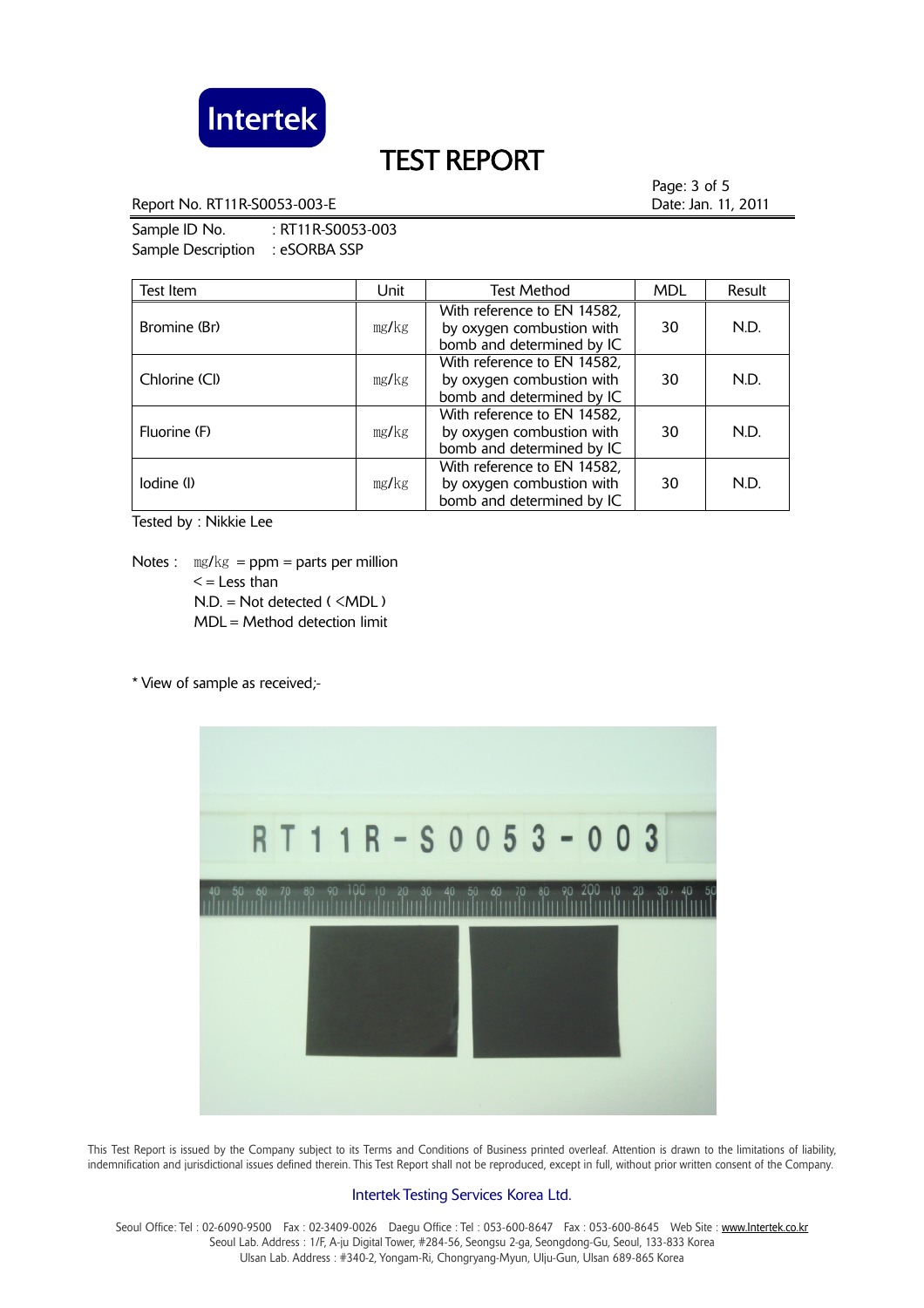

Report No. RT11R-S0053-003-E Date: Jan. 11, 2011

Page: 4 of 5

Sample ID No. : RT11R-S0053-003 Sample Description : eSORBA SSP



Remarks :

\*1 : List of appropriate acid:

| Material    | Acid added for digestion                                       |
|-------------|----------------------------------------------------------------|
| Polymers    | $HNO3 HCl, HF, H2O2, H3BO3$                                    |
| Metals      | $HNO3$ , HCl, HF                                               |
| Electronics | $HNO3$ , HCI, H <sub>2</sub> O <sub>2</sub> , HBF <sub>4</sub> |

 This Test Report is issued by the Company subject to its Terms and Conditions of Business printed overleaf. Attention is drawn to the limitations of liability, indemnification and jurisdictional issues defined therein. This Test Report shall not be reproduced, except in full, without prior written consent of the Company.

#### Intertek Testing Services Korea Ltd.

Seoul Office: Tel : 02-6090-9500 Fax : 02-3409-0026 Daegu Office : Tel : 053-600-8647 Fax : 053-600-8645 Web Site : www.Intertek.co.kr Seoul Lab. Address : 1/F, A-ju Digital Tower, #284-56, Seongsu 2-ga, Seongdong-Gu, Seoul, 133-833 Korea Ulsan Lab. Address : #340-2, Yongam-Ri, Chongryang-Myun, Ulju-Gun, Ulsan 689-865 Korea